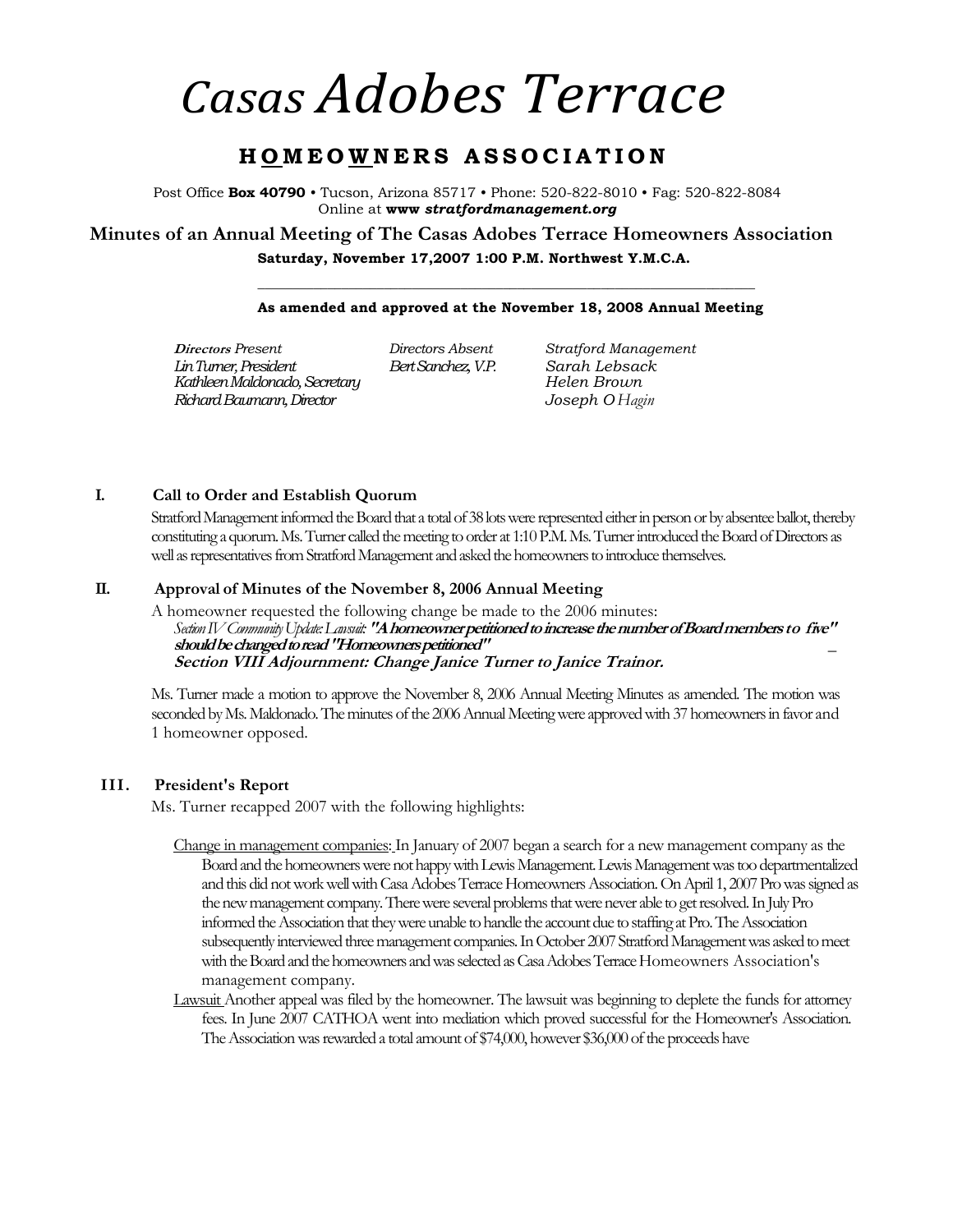been expended towards such attorney fees as a result of the continuing lawsuit. The Association also made \$8,000 in improvements to the entrances as well as park landscaping improvements which was funded from the lawsuit proceeds. The Association has spent a total of \$44,000 which leaves the Association approximately \$30,000 which the Board is asking homeowners for input as to the best way to utilize the money in the Annual Meeting Packets.

## **IV. Financial Report**

Ms. Turner informed the homeowners that prior to the Annual Meeting the Treasurer had resigned his position on the Board. The 2008 Budget has been included in the Annual Meeting Packets that were mailed to the membership. The 2008 Budget reflects a 5% increase in assessments. The State allows up to a 20% increase in assessments.

A homeowner asked the Board what happened to the money from the lawsuit and if a homeowner was part of the original lawsuit why the decision was made without their input.

Ms. Turner answered by saying that the \$74,000 received was the result of a mediation process recommended by the Association's attorney. Some of the funds were spent on attorney fees as well as improvements to the entrance of the Community as well as park landscaping improvements. There is a balance of approximately \$30,000 that the Board has asked for suggestions from the membership. The Board was instructed by their attorney that the decisions regarding the lawsuit had to be made in closed meetings without input from the homeowners. The \$74,000 was ordered by the Court as a bond, which covered the assessments owed but not all attorney fees.

A homeowner suggested to the Board that they could have obtained some input or feedback from the homeowners. Once again Ms. Turner stated that the attorney said that this -issue could not be discussed in an open meeting.

Another homeowner said that he had spoken with an attorney who suggested that the Association could have been rewarded an additional \$40-50,000 should the appeal process be allowed to continue. Mr. Baumann said that the attorney's fees would have run an additional \$20-30,000 with no guarantee of being successful.

A third homeowner said that it was time to move on and asked if there were any provisions made for the homeowner to remain current. Ms. Turner said that as a result of a Court order there are two years worth of assessments held in escrow to be paid by the homeowner's attorney. At the end of the current two years, the homeowner must deposit another two years worth of assessments into an escrow account. Janice Trainor asked for confirmation that the legal suit is over; that future suites cannot be filed and that homeowner will be treated the same as all other homeowners in regard to enforcement of CC&Rs violations. Lin Turner, President and Sarah Lebsack/Stratford Management confirmed.

Another homeowner asked how many houses are owned by this homeowner? Ms. Turner responded by saying that the homeowner only owns one house and it is her intent to sell the final property.

A homeowner stated that they were not happy about how the Board resolved the lawsuit. Ms. Turner said that Pro was asked to send letters to the homeowners, however, that was not done. The Board also dropped the ball and for that we apologize.

A homeowner said that the Board has a responsibility whether they are paid or volunteer and they must make financial statements readily available. The President cannot always blame the management company. Ms. Turner replied by saying that the Board never receives original documents and the Board can only give the homeowners their best effort.

A homeowner said that the 2008 Budget is not accurate-the operating expenses do not seem to add up. Ms. Lebsack from Stratford Management said that there was a typographically error on the Budget which will be corrected and a correction 2008 Budget will be sent to the membership.

Ms. Turner informed the membership that the increase in the trash expense is due to a fuel surcharge that varies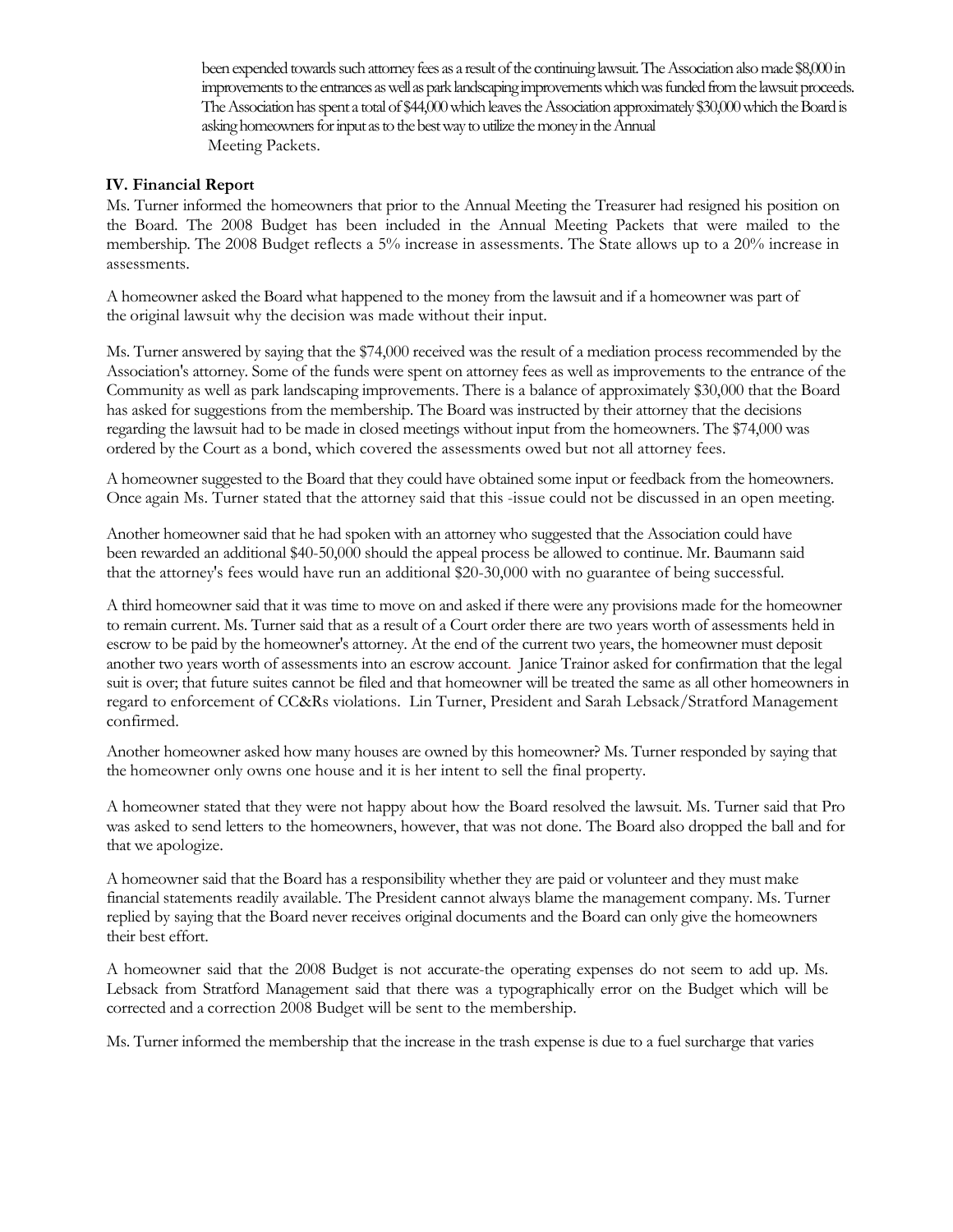from month to month.

A homeowner asked what the \$50 per month charge for the website is. Mr. Bauman explained that the current website is Casa Adobes Terrace's website. Mr. Baumann went on to say that he had met with Mr. Krambeal, General Manager at Stratford Management and viewed the Stratford Management's alternative website for Casa Adobes Terrace or the Board could continue to utilize the current website. The webmaster offered a huge discount and is only set for a three month period. The website allows Casa Adobes Terrace to sell advertising space to local merchants that could support the cost of maintaining the website. Mr. Baumann asked for volunteers to help sell advertising space.

# **V. Committee Reports**

A. Architectural Committee: Mr. Velasquez, ACC Chairperson introduced himself to the membership. He reviewed the 2006 ACC submittal requests saying that there were 17 applications, 13 were reviewed and either approved or denied with 4 being tabled. Mr. Velasquez went on to explain that homeowners who wished to repaint their homes the same color do not require ACC approval. The current ACC Committee believes that it is more appropriate to meet with the homeowners face to face upon receipt of an ACC submittal rather than by written correspondence.

The Committee felt that by speaking with homeowners directly results in a quicker approval process by addressing questions that may be brought up by the committee or the homeowners.

Ms. Turner told the membership that as of November 2007 there is a new ACC Committee composed of Phil Hower, Bill Cullum, Mike Yoquelet and Manny Urban.

B. Landscape Committee: Ms. Turner told the membership that the new landscape company, Sol Design is doing a very acceptable job. There fees have not gone up for the 2008 fiscal year. The Landscape Committee is currently looking for a volunteer to assume the position of Chairman and it takes about one hour a month commitment. This position is responsible for managing the Common Areas only.

#### **VI. Election Results**

Elected to the Board of Directors were William Cullum and Sue Yoquelet for two year terms ending in 2009. Ms. Turner told the membership that there currently is an open position on the Board as the result of the resignation of current Board member. The open position is to be filled by appointment of the Board. Any homeowner wishing to submit their name for review is to contact Stratford Management.

## **VII. Call to the Audience**

-There is a lot of discord between the homeowners and the Board.

-The exchange among neighbors is very rude at times.

- -Lines of communication need to be kept open.
- Board needs to respond to the concerns of homeowners in a timely manner.

## **VIII. Appoint 2008 Nominating Committee**

Ms. Turner told the membership that volunteers are being sought to serve on the 2008 Nominating Committee. This committee will serve from Nov 2007 until the 2008 Annual Meeting. Any person who is interested is to please contact Stratford Management.

## **IX. Adjournment**

.

A motion was made, seconded and passed to adjourn the meeting at 3:00 P.M.

Respectively submitted:

Helen B Brown Administrative Assistant